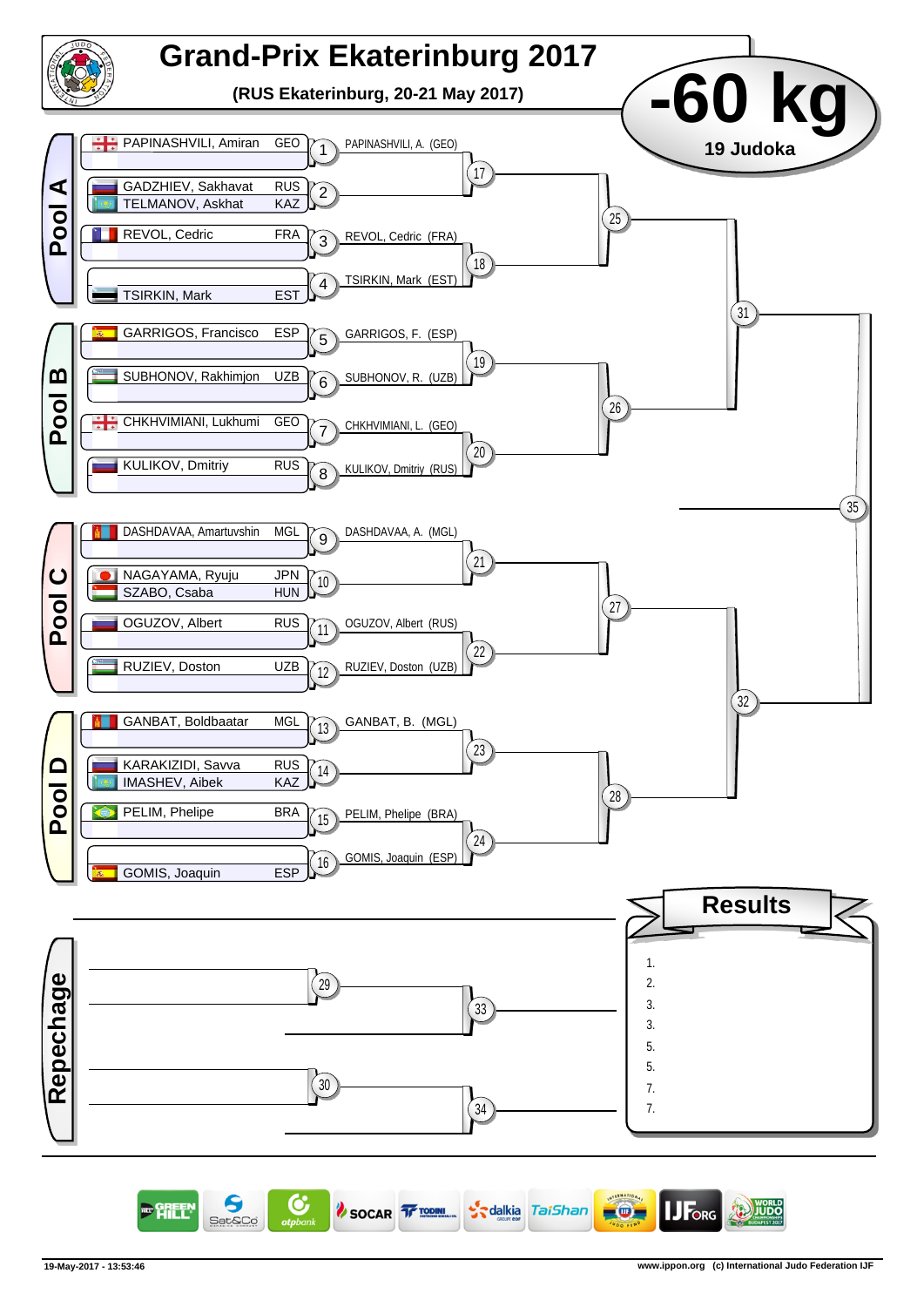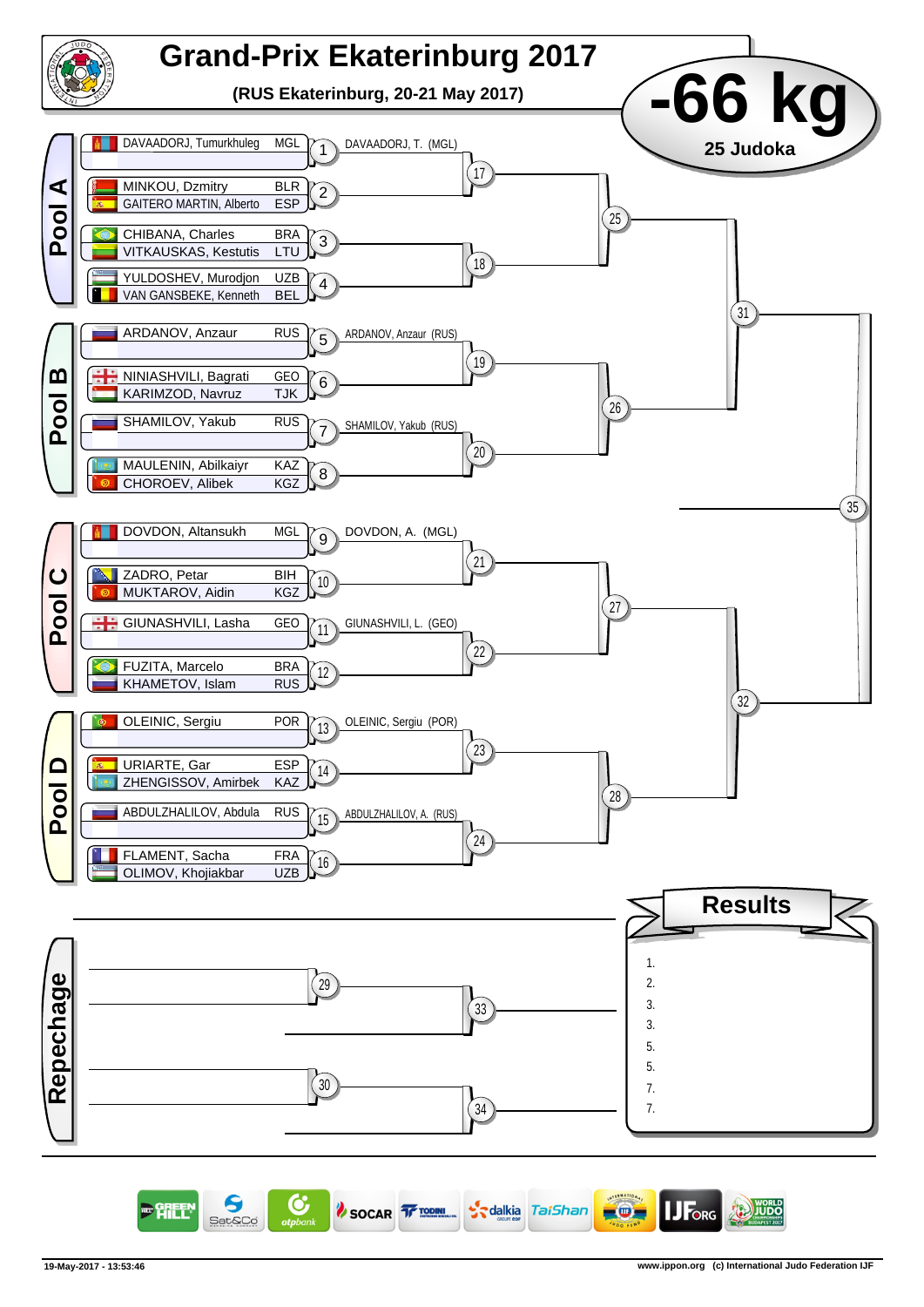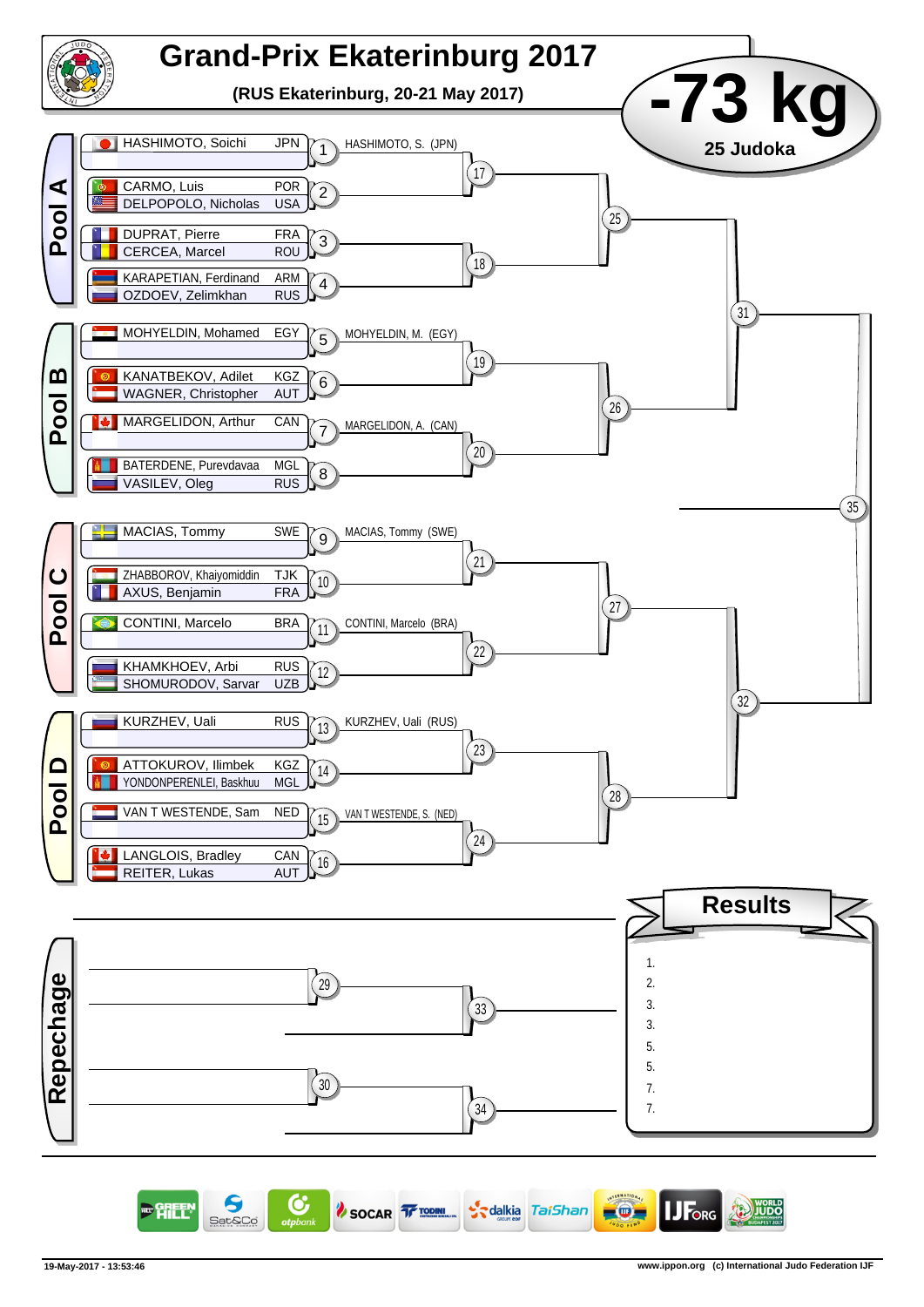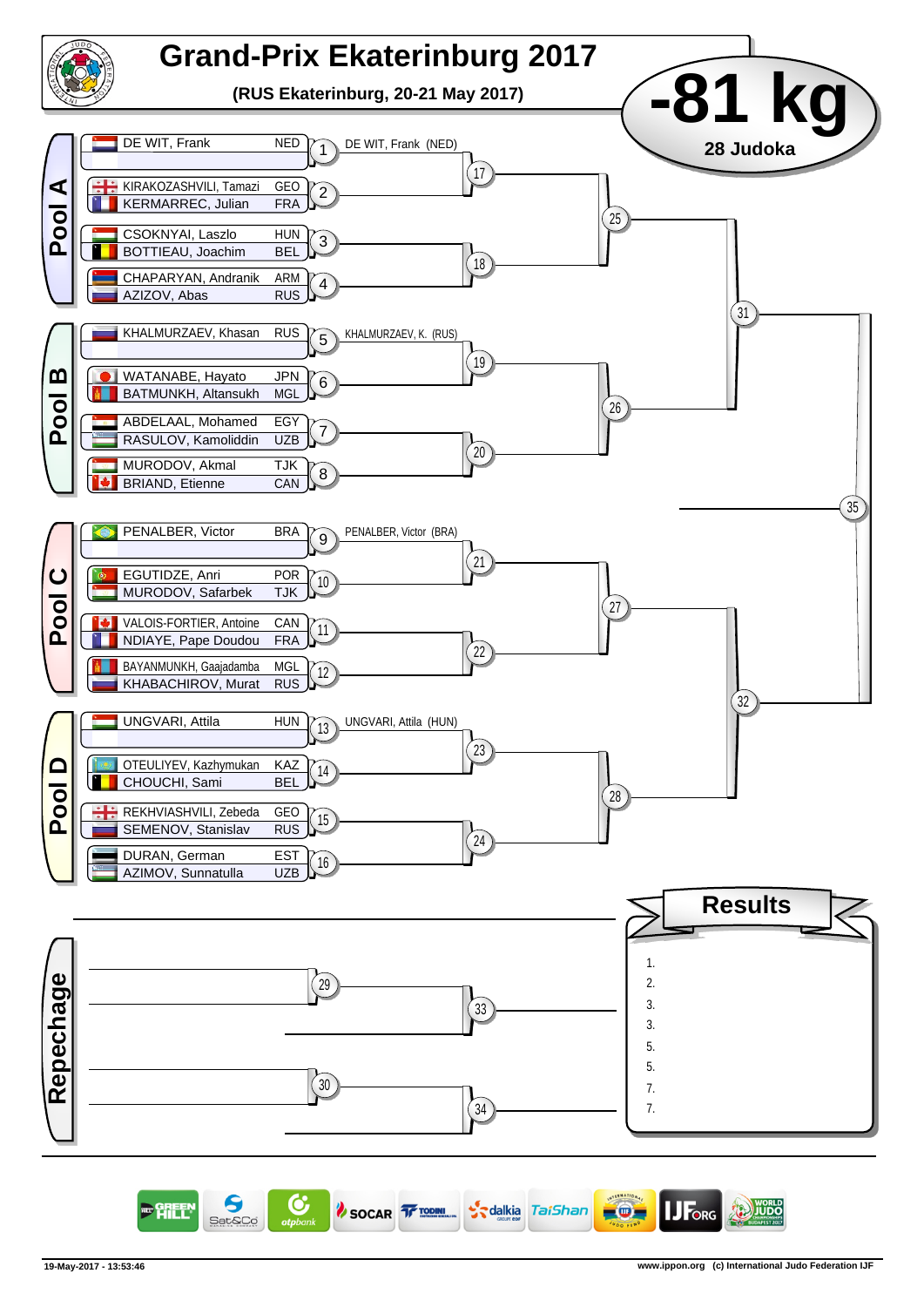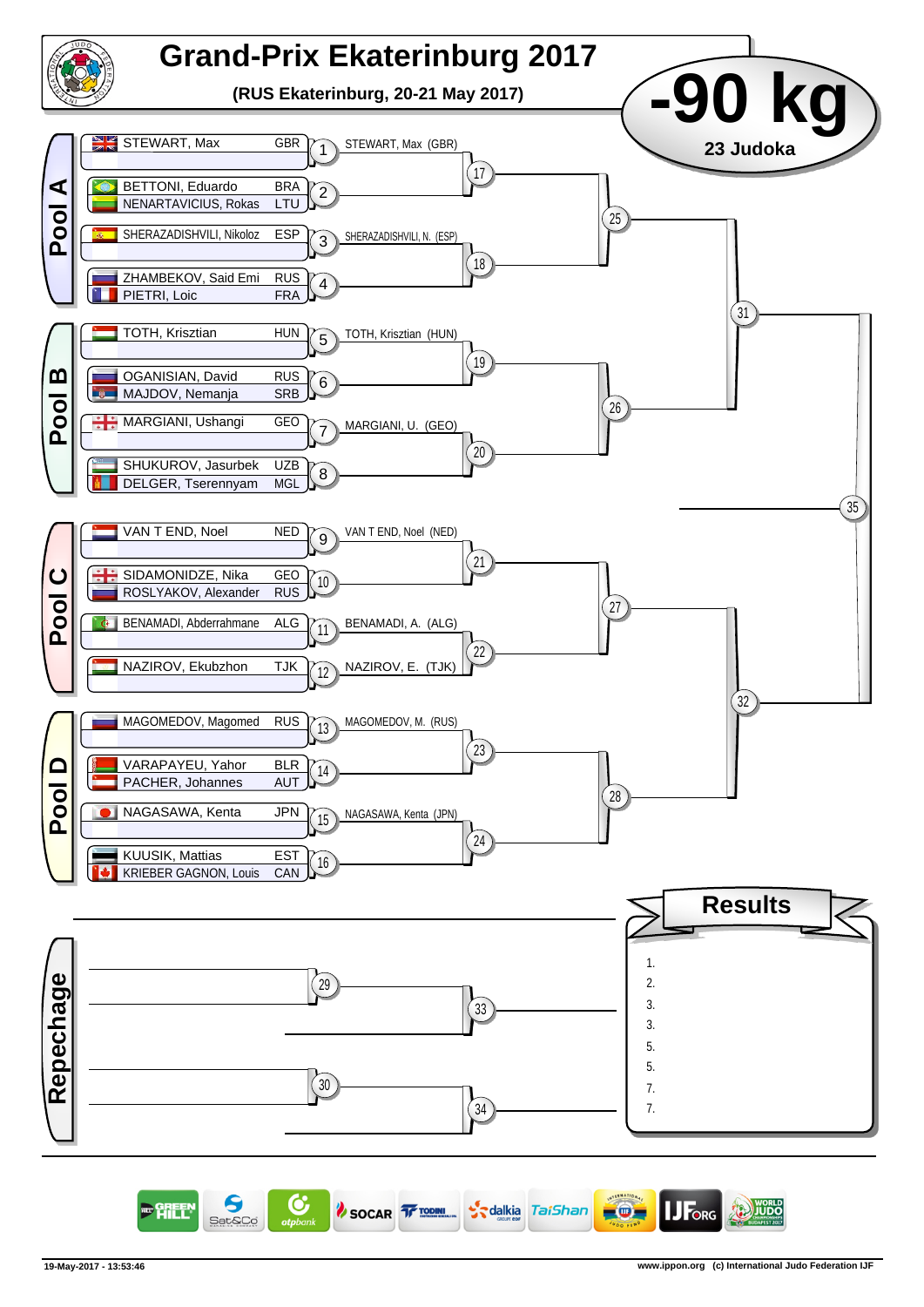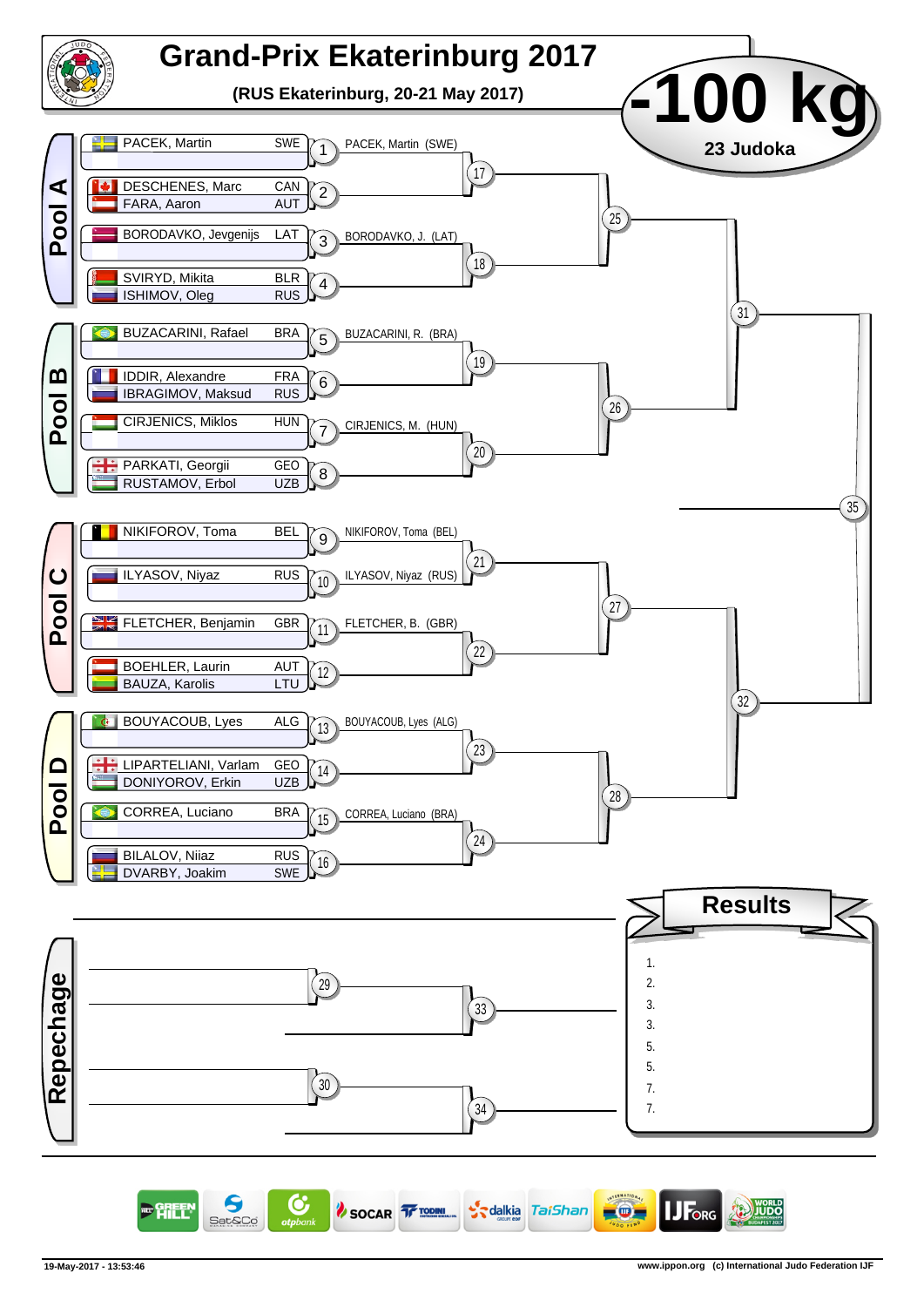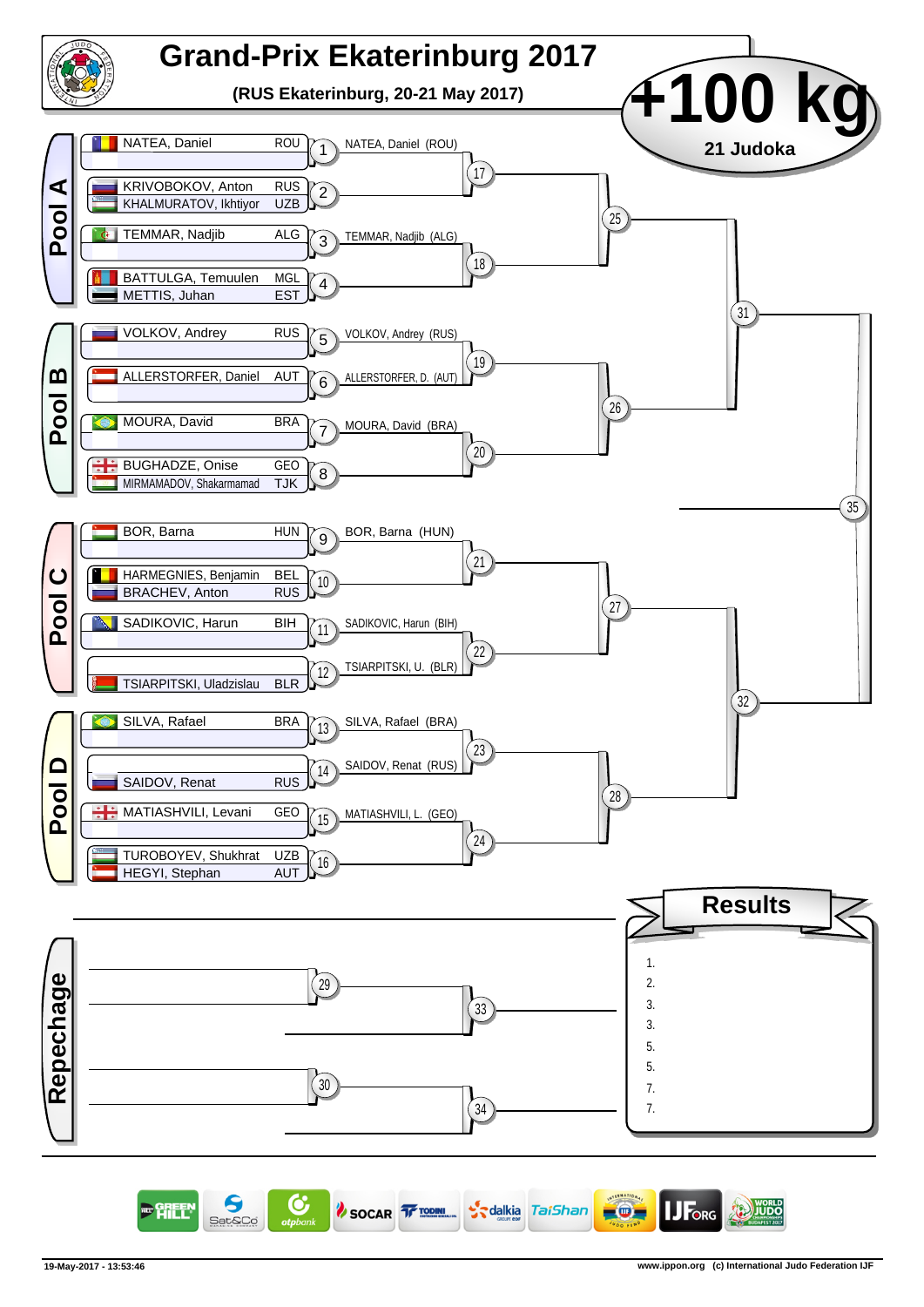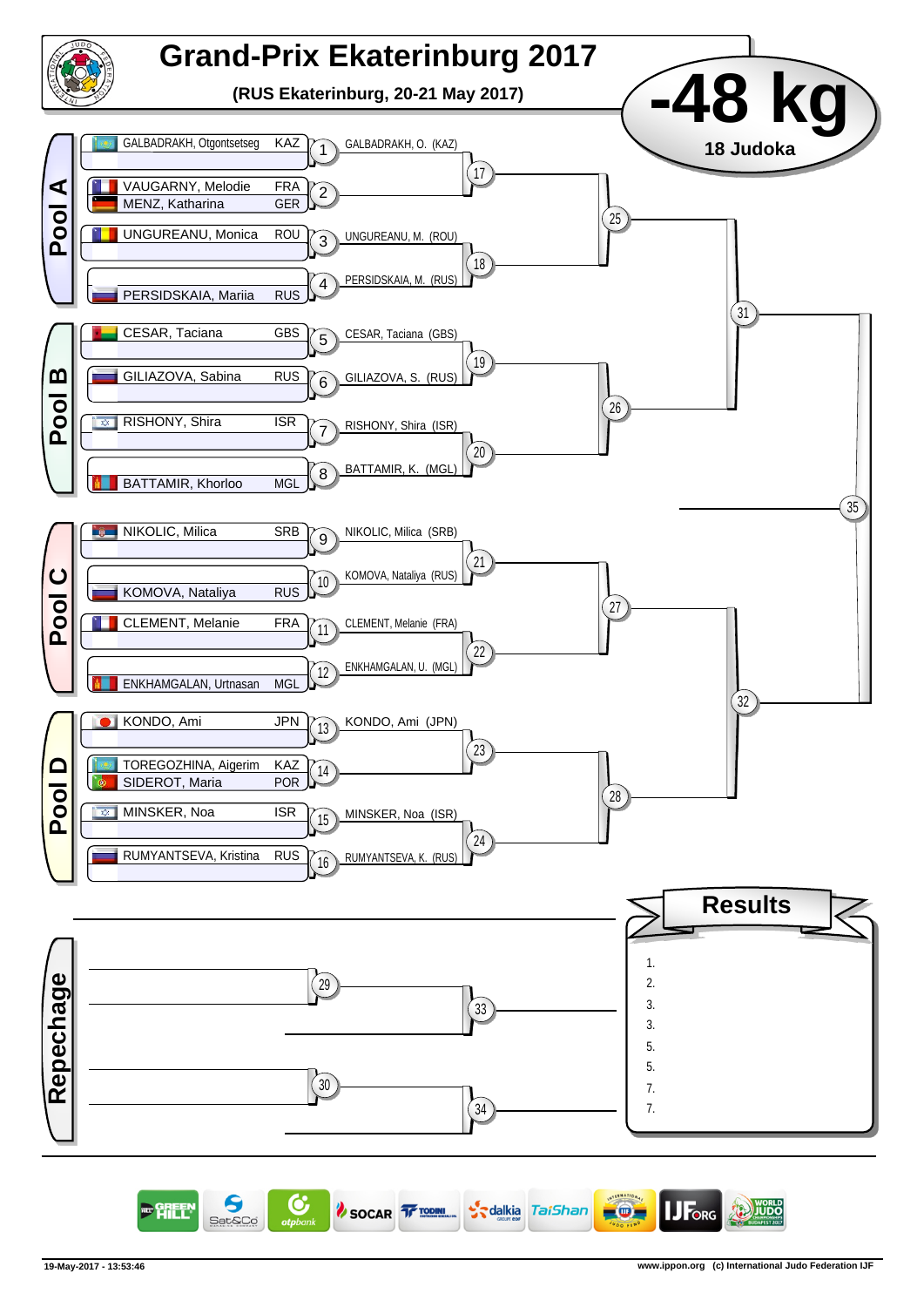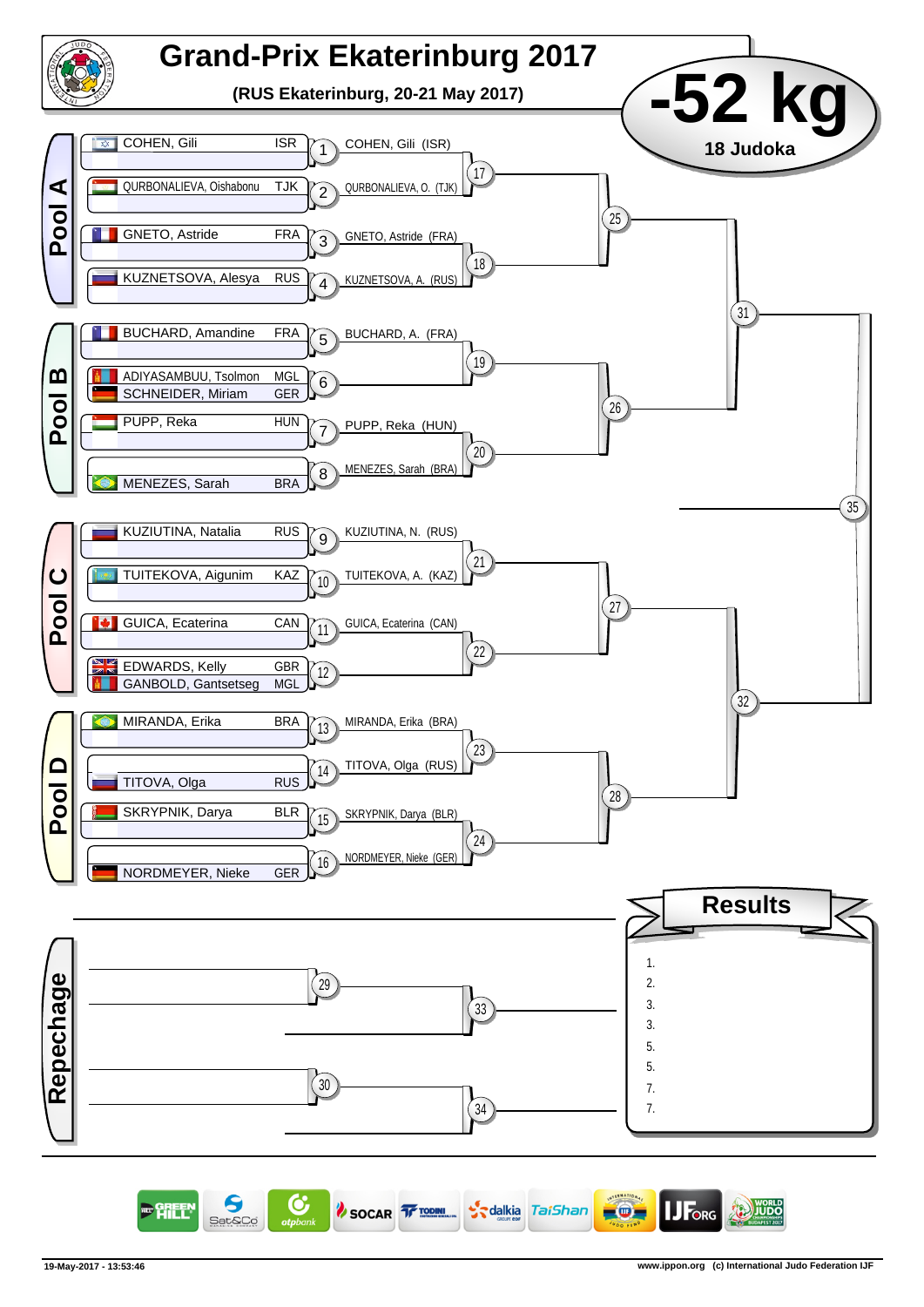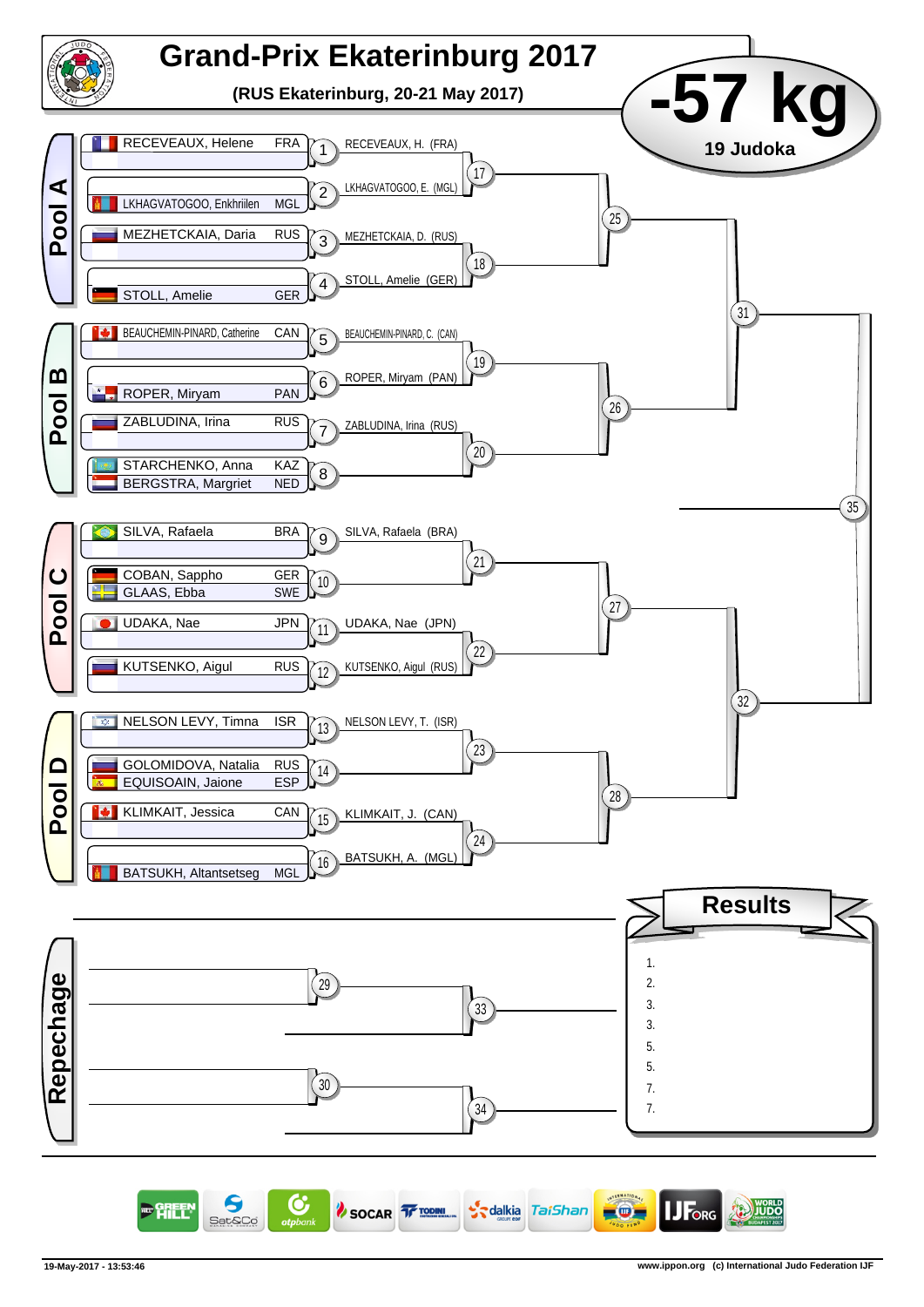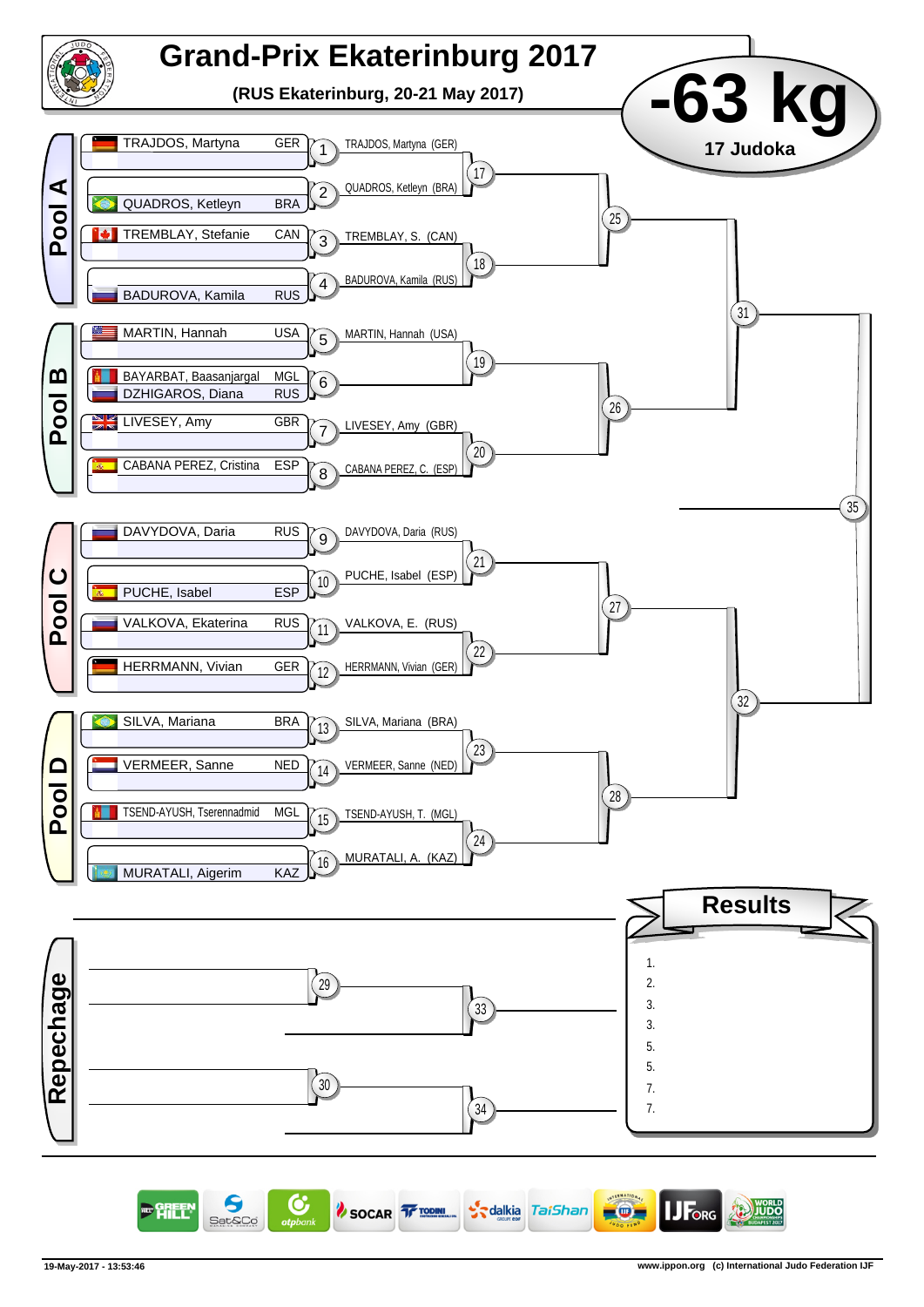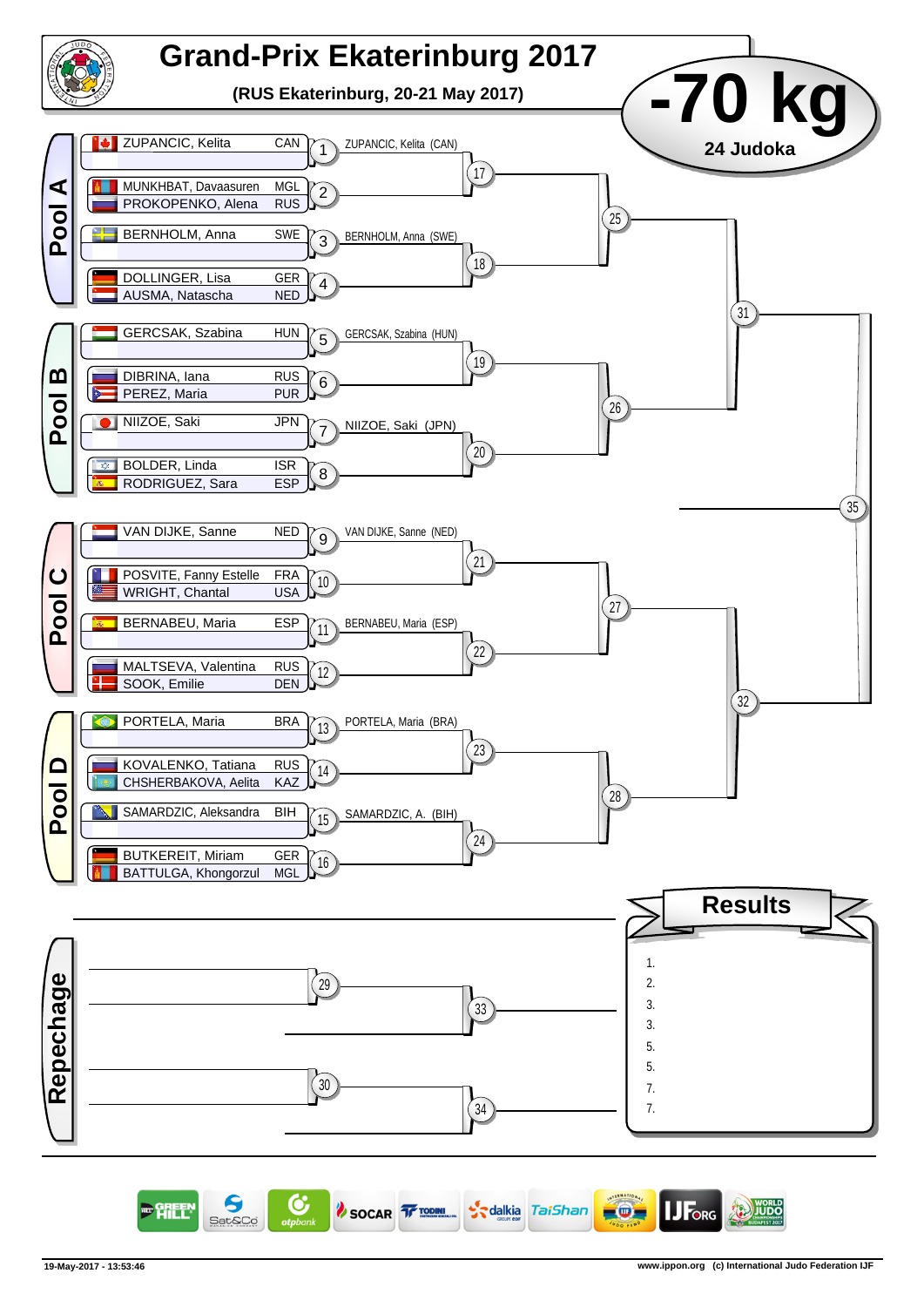

6 C SOCAR TODING **S**alkia TaiShan  $-\Theta$ FORG 明年 Sat&Co

**JUDC**